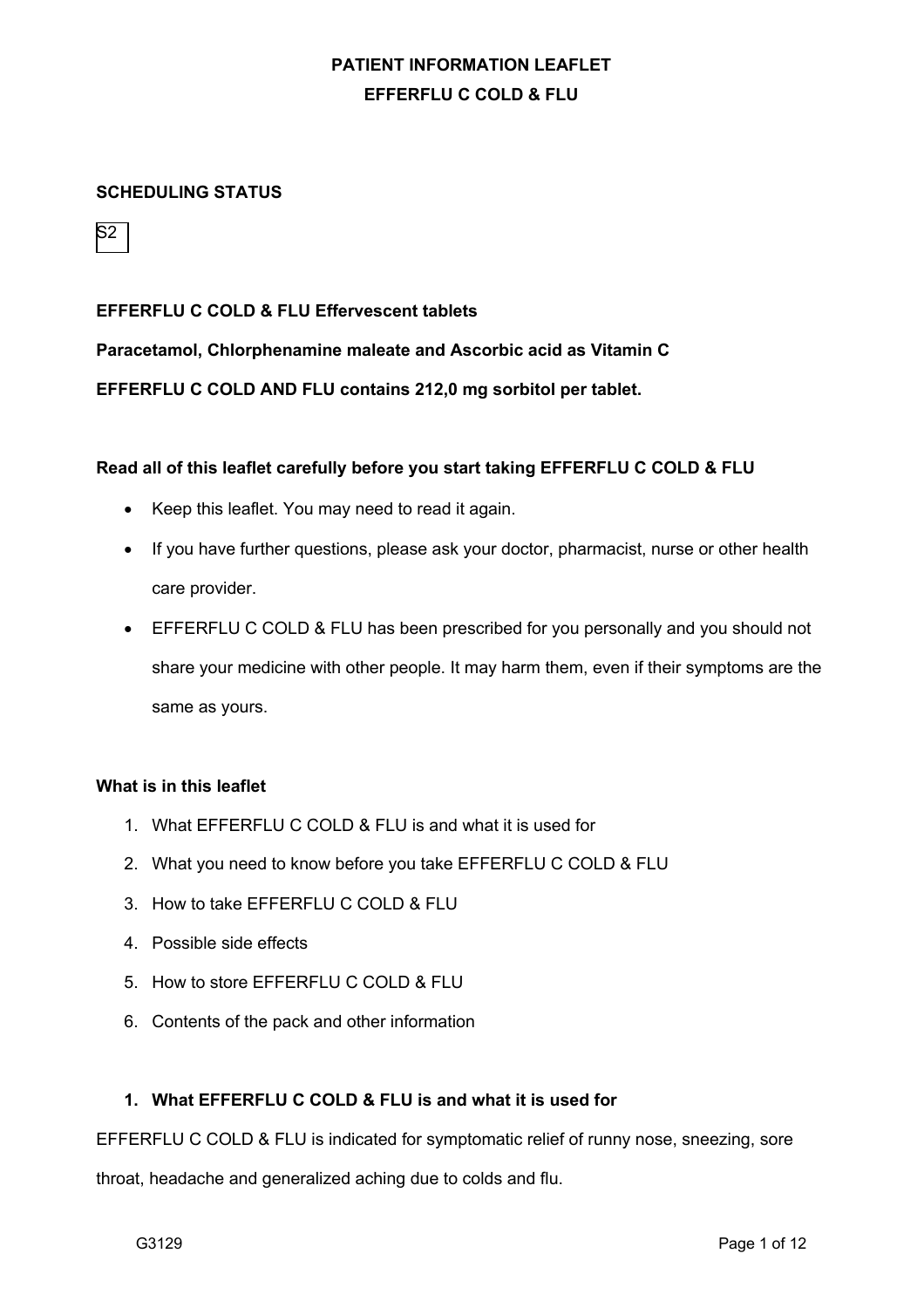## **2. What you need to know before you take EFFERFLU C COLD & FLU**

#### **Do not take EFFERFLU C COLD & FLU:**

- if you are hypersensitive (allergic) to paracetamol, vitamin C, chlorphenamine maleate or to any of the ingredients of EFFERFLU C COLD & FLU (see section 6)
- if you have severe liver disease
- if you have any disease of the heart and blood vessels
- if you suffer from epilepsy
- do not use EFFERFLU C COLD & FLU in children under the age of 12 years
- if you are sensitive to any antihistamines
- if you are receiving monoamine oxidase inhibitor antidepressant treatment, or if you stopped this treatment less than 14 days ago
- if you are about to have surgery and will need a general anaesthetic, as halothane or other halogenated anaesthetics may bring about an uncoordinated rapid heartbeat (ventricular fibrillation)
- if you are pregnant or breastfeeding, as safety and efficacy have not been established.

### **Warnings and precautions**

### **Take special care with EFFERFLU C COLD & FLU:**

- if you have an enlargement of the prostate, as it may cause problems when urinating, increased pressure in the eye (narrow angle glaucoma), a lung disorder which makes breathing difficult (emphysema) or persistent inflammation of the lungs (chronic bronchitis) or porphyria
- if you have hyper mental and physical excitability which deviates from normal
- EFFERFLU C COLD & FLU may enhance the symptoms of nervousness and the inability to sleep in elderly people and children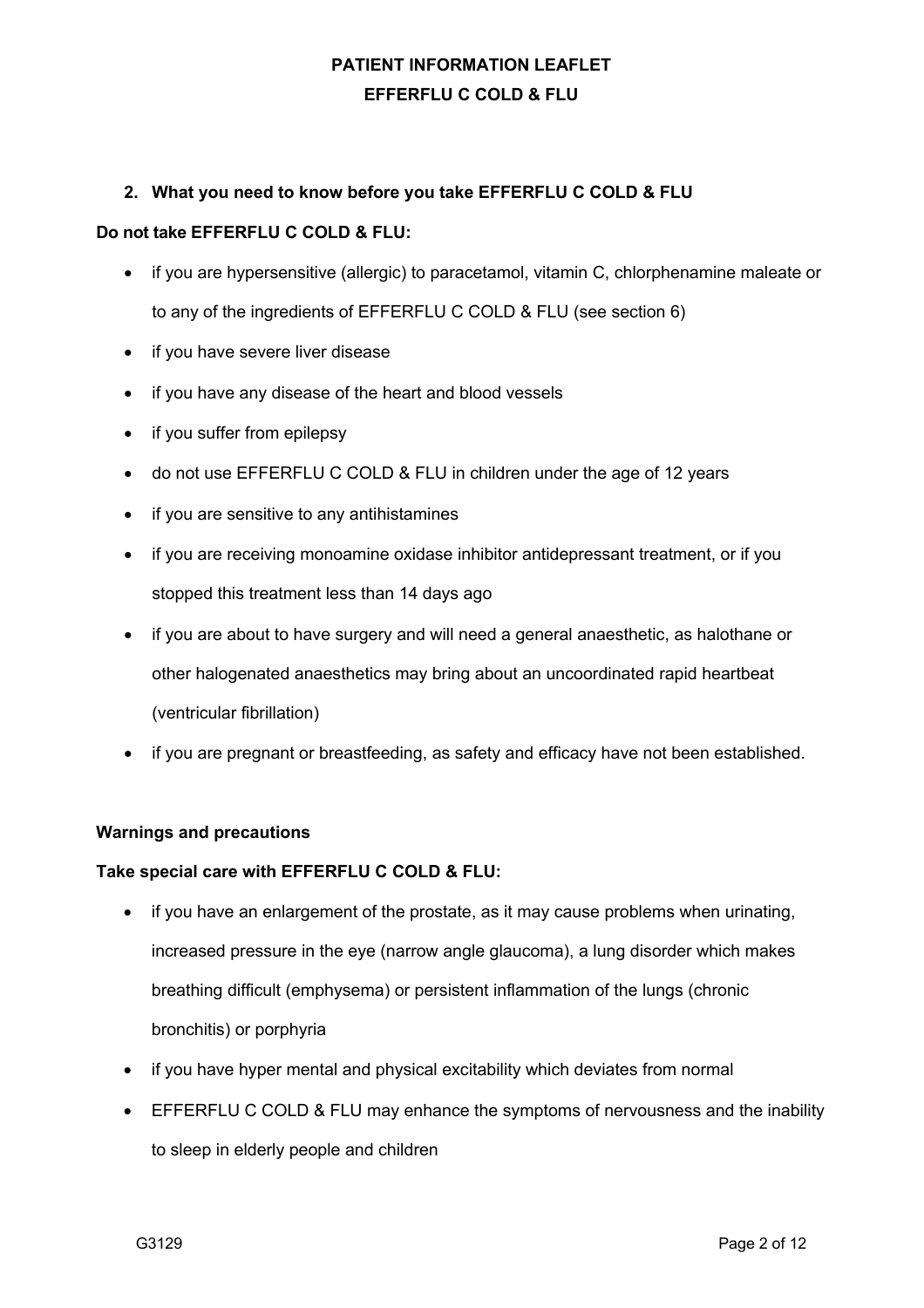- EFFERFLU C COLD & FLU may increase the symptoms in the elderly people which are especially susceptible to dry mouth, urinary retention, sedation, dizziness, confusion and low blood pressure
- if you drink any alcohol or take any central nervous system depressants (sedatives) such as sleeping tablets other pain tablets while taking EFFERFLU C COLD & FLU as drowsiness and impaired concentration may worsen
- take special care if you have liver or kidney problems. Too much of this medicine may cause severe liver damage
- if you require any laboratory skin tests you will need to stop taking this medicine a few days before, as EFFERFLU C COLD & FLU may affect the results
- tell your doctor if the pain or fever persists or gets worse at the recommended dosage, if new symptoms occur or if redness and swelling persist, as these could be signs of a more serious condition
- do not use EFFERFLU C COLD & FLU continuously for more than 7 days without consulting your doctor.

EFFERFLU C COLD & FLU contains paracetamol which may be fatal in overdosage. In the event of overdosage or suspected overdose and notwithstanding the fact that the person may produce or show no symptoms, the nearest doctor, hospital or poison centre must be contacted immediately.

## **Other medicines and EFFERFLU C COLD & FLU**

Always tell your health care provider if you are taking any other medicine. (This includes complementary or traditional medicines.)

- Patients sensitive to another antihistamine (medicine used to treat allergies) may be sensitive to EFFERFLU C COLD & FLU (see Do not take EFFERFLU C COLD & FLU).
- EFFERFLU C COLD & FLU may lead to drowsiness and impaired concentration, which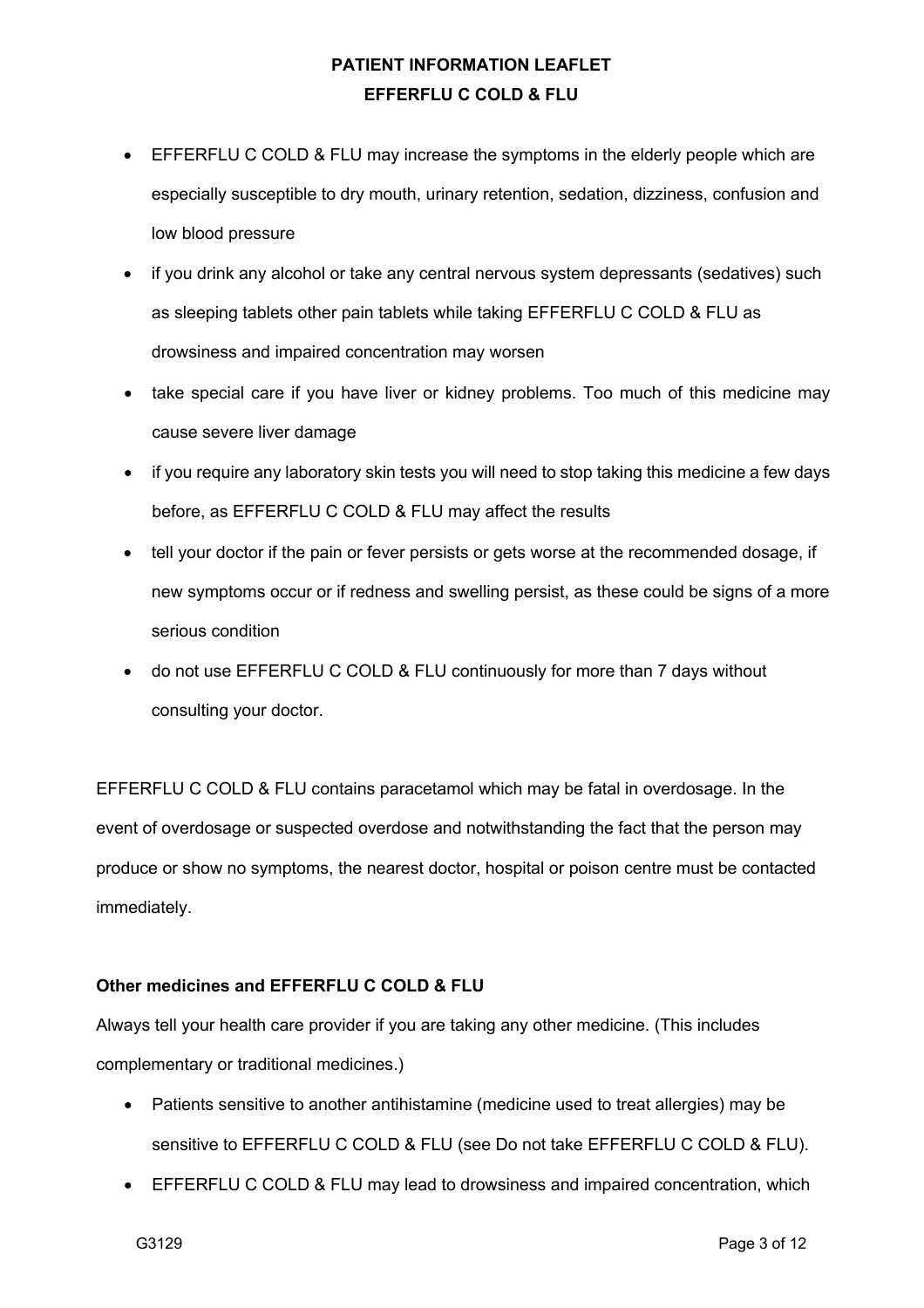may be aggravated by simultaneous intake of alcohol or other central nervous system depressants e.g. sedatives and tranquilizers (see Warnings).

#### **Paracetamol:**

- If you are currently taking any medicine which is poisonous to the liver, then the simultaneous use of EFFERFLU C COLD & FLU will increase the poisoning of your liver.
- Simultaneous use of enzyme inducing medicines (examples are anti-epileptics, oral contraceptives and rifampin) with EFFERFLU C COLD & FLU may decrease liver health and possibly decrease the healing effects of EFFERFLU C COLD & FLU.
- Metoclopramide (which is used to relieve symptoms such as nausea, vomiting, heartburn, loss of appetite, and feeling of fullness that lasts long after meals) may accelerate the absorption of EFFERFLU C COLD & FLU.
- Cholestyramine (used for removing bile acid from the body) absorption of EFFERFLU C COLD & FLU is reduced if given within one hour of cholestyramine.
- Prolonged concurrent use of EFFERFLU C COLD & FLU with salicylates (aspirin) increases the risk of adverse kidney problems.
- The simultaneous use of probenecid (used for the prevention and treatment of gout) might cause an overdose of the EFFERFLU C COLD & FLU.

### **Chlorphenamine Maleate**

• Chlorphenamine maleate may enhance the sedating effects of certain medicines used to calm you or to help you sleep.

These substances include alcohol, barbiturates, hypnotics (sleep inducing drugs), opioid analgesics (such as codeine), anxiolytic sedatives (used for treatment of anxiety), belladonna (a herbal medicine) and antipsychotics (used to increase mental health).

• Simultaneous use of MAO inhibitors (medicines used for mental disorders) with EFFERFLU C COLD & FLU may prolong and intensify the sedative effect of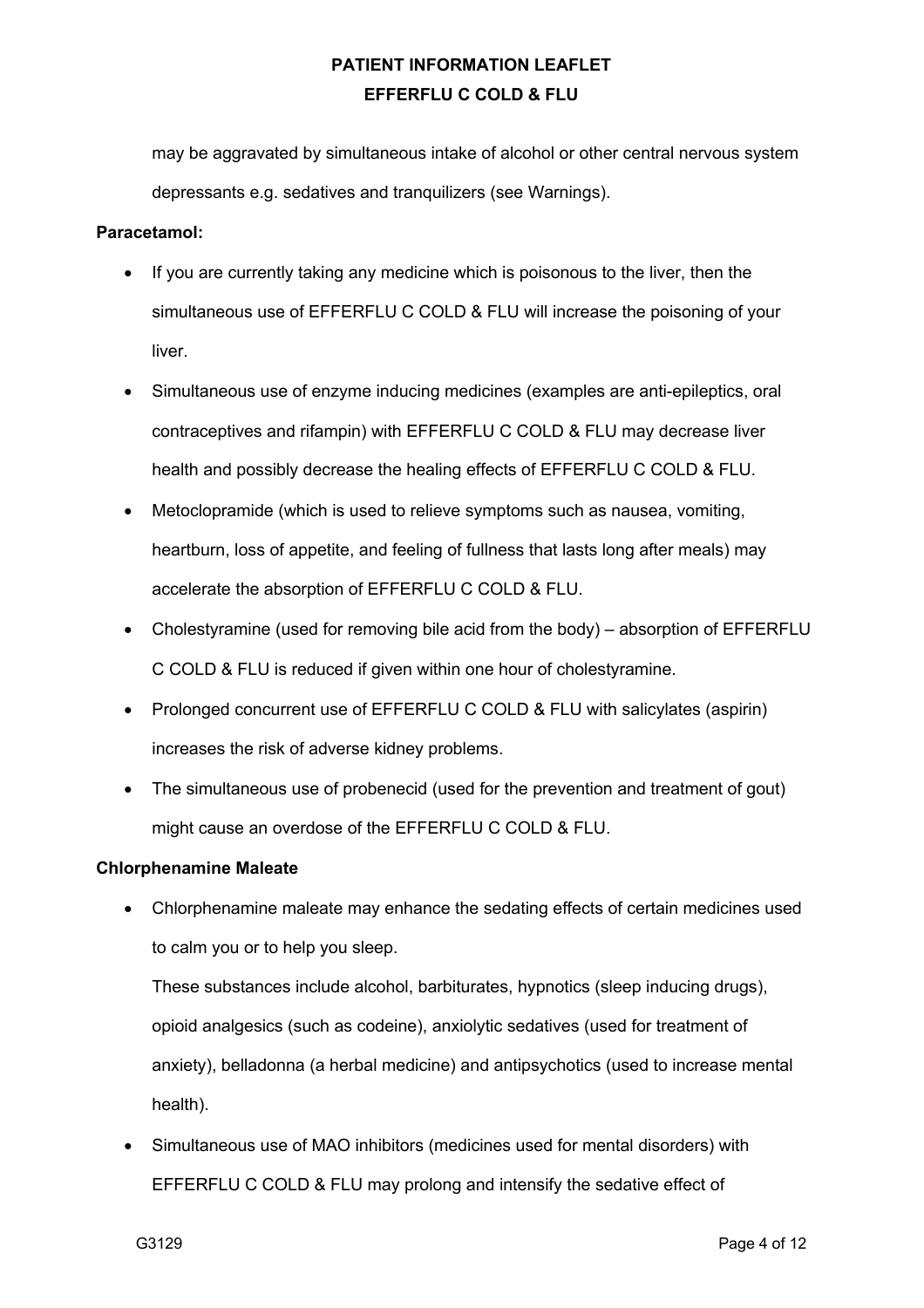Chlorphenamine maleate. Concurrent use is not recommended. Care should be taken when tricyclic antidepressants and maprotiline (which are used in the treatment of depression), guanethidine (for treatment of blood pressure), reserpine (lowers blood pressure), methyldopa (reduction of blood pressure), atropine (used in serious allergic response) are taken concomitantly.

- If chlorphenamine maleate is used simultaneously with medications which can cause damage to the ear (examples of these damages are hearing loss, ringing in the ear, dizziness or sensation of whirling or balance disorders), the symptoms may masked.
- Chlorphenamine may increase the risk of phenytoin poisoning.

### **Vitamin C**

- Vitamin C should not be given for the first month after starting treatment with desferrioxamine (a medicine used as an antidote to treat iron poisoning or overload) due to increased iron poisoning.
- Large doses of Vitamin C may increase hormone levels in women taking oral contraceptives.
- Simultaneous use of Vitamin C and fluphenazine (used for the treatment of mental problems) may reduce the effect of the fluphenazine.
- May interact with warfarin (a medicine used to treat and prevent blood clots).

### **Pregnancy, breastfeeding and fertility**

If you are pregnant or breastfeeding, think you may be pregnant or planning to have a baby, please consult your doctor, pharmacist or other health care provider for advice before taking this medicine.

The safety of EFFERFLU C COLD & FLU during pregnancy and breastfeeding has not been established and should therefore not be taken (see Do not take EFFERFLU C COLD & FLU).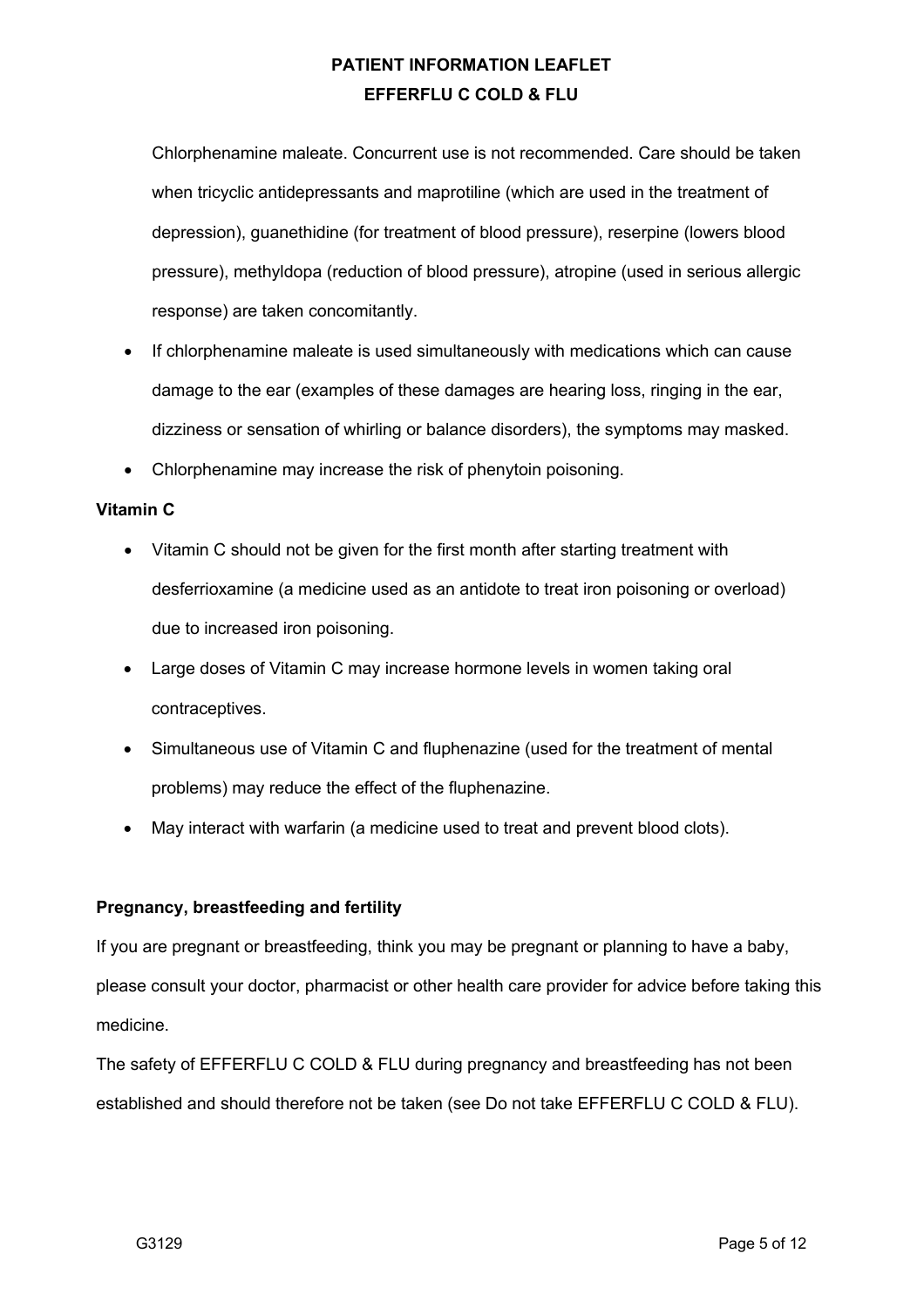#### **Driving and using machines**

EFFERFLU C COLD & FLU may make you drowsy and impair your concentration. If you start treatment with EFFERFLU C COLD & FLU, do not drive your vehicle or operate machinery or perform hazardous tasks where loss of concentration could lead to accidents.

Simultaneous intake of alcohol or other nervous system depressants, such as sleeping tablets, pain tablets and tablets for anxiety will worsen your drowsiness.

It is not always possible to predict to what extent EFFERFLU C COLD & FLU may interfere with the daily activities of a patient. Patients should ensure that they do not engage in the above activities until they are aware of the measure to which EFFERFLU C COLD & FLU affects them.

### **EFFERFLU C COLD & FLU contains sorbitol**

EFFERFLU C COLD & FLU contains the sugar alcohol, sorbitol.

Patients with rare hereditary problems of fructose intolerance should not take this medicine.

### **3. How to take EFFERFLU C COLD & FLU**

Do not share medicines prescribed for you with any other person. Always take EFFERFLU C COLD & FLU exactly as described in this leaflet or as your doctor, pharmacist or nurse have told you. Check with your doctor, pharmacist or nurse if you are not sure.

### DO NOT EXCEED THE RECOMMENDED DOSE.

#### **Adults and children over 12 years:**

The usual dose is one effervescent tablet every 8 hours if necessary. Dissolve one tablet in a glass of water and drink the content immediately, once the whole tablet has dissolved.

Consult a doctor if no relief is obtained from the recommended dosage.

Do not use EFFERFLU C COLD & FLU continuously for more than 7 days without consulting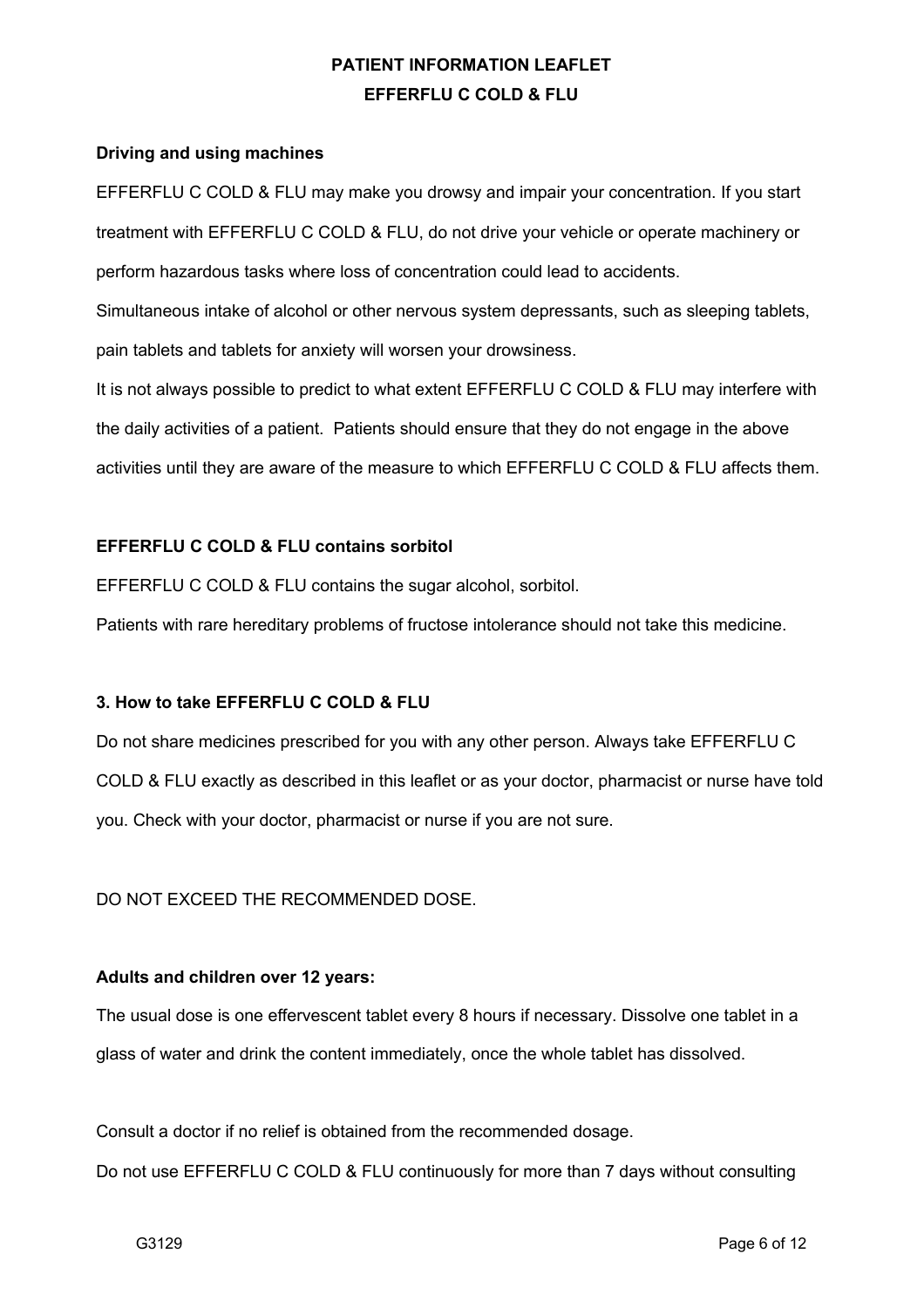your doctor.

#### **Children:**

These tablets should not be used in children below the age of 12 years.

### **If you take more EFFERFLU C COLD & FLU than you should**

Prompt treatment is essential.

In the event of overdosage, consult your doctor or pharmacist. If neither is available, contact the nearest hospital or poison control centre. Take this leaflet and any remaining tablets with you, so that the doctor knows what you have taken.

Symptoms of overdose may include:

- Diarrhoea, loss of appetite, nausea or vomiting.
- Unhealthy, pale appearance.
- Stomach cramps and pain.
- Increased sweating.
- Unsteadiness and severe drowsiness.
- Dryness of throat, nose and mouth.
- Severe redness of face and shortness of breath.
- Convulsions, fast and irregular heartbeat.
- Hyper excitement.
- Hallucinations.
- The loss of full control of bodily movements.
- Abnormal muscle contraction causing involuntary writhing movements.

### **If you forget to take EFFERFLU C COLD & FLU**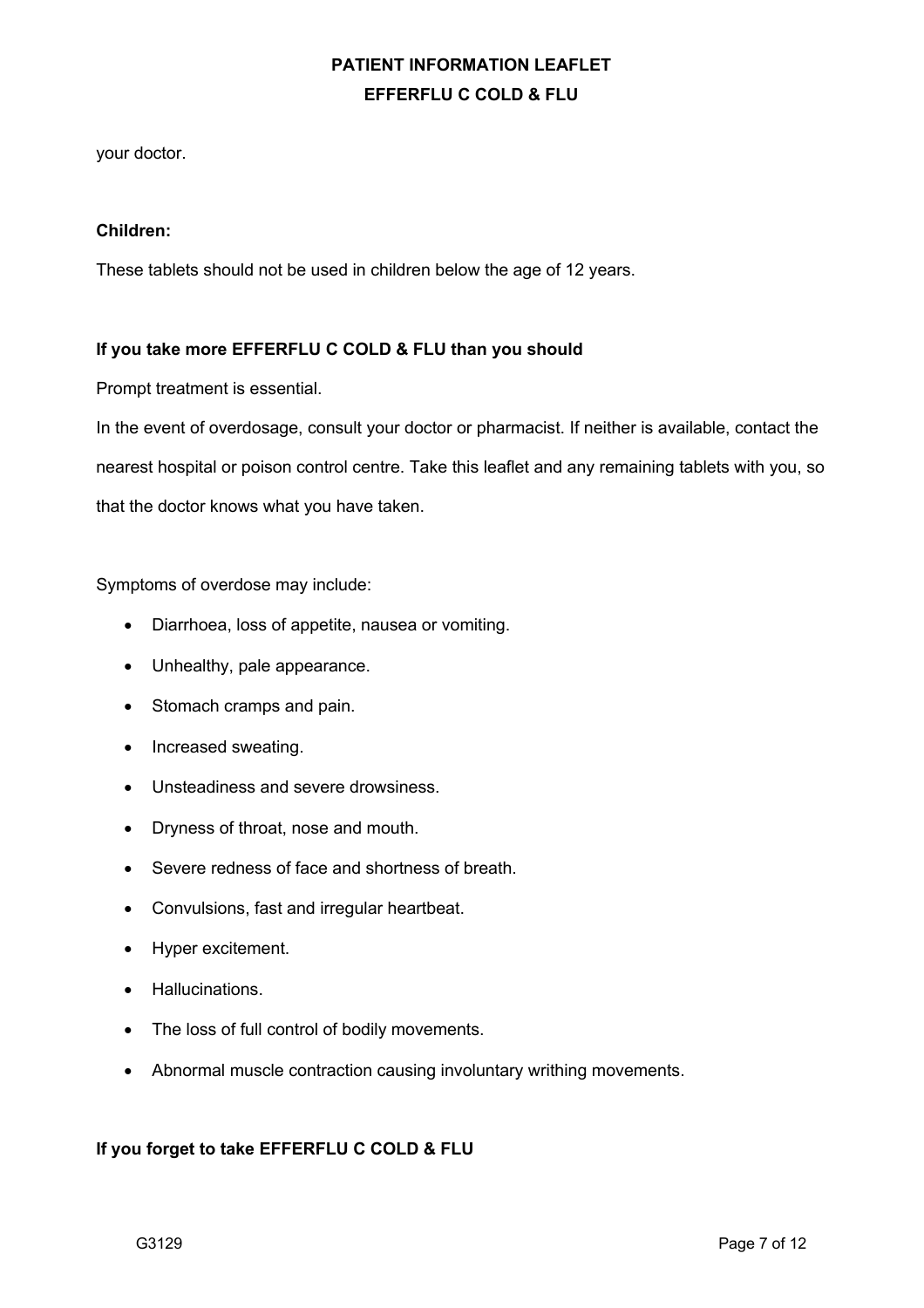If you forget to take EFFERFLU C COLD & FLU, take as soon as you remember. If it is almost time for your next dose, wait until then. Do not take a double dose to make up for forgotten individual doses.

### **4. Possible side effects**

EFFERFLU C COLD & FLU can have side effects.

Not all side effects reported for EFFERFLU C COLD & FLU are included in this leaflet. Should your general health worsen, or if you experience any untoward effects while taking EFFERFLU C COLD & FLU, please consult your health care provider for advice.

If any of the following happens, stop taking EFFERFLU C COLD & FLU and tell your doctor immediately or go to the casualty department at your nearest hospital:

- swelling of the hands, feet, ankles, face, lips, mouth or throat, which may cause difficulty in swallowing or breathing
- hives, itching, skin rash.

These are all very serious side effects. If you have them, you may have had a serious allergic reaction to EFFERFLU C COLD & FLU. You may need urgent medical attention or hospitalisation.

Tell your doctor immediately or go to the casualty department at your nearest hospital if you notice any of the following:

- high blood pressure, tightness of the chest, tingling, heaviness and weakness of the hands
- change in the way your heart beats, for example, if you notice it beating faster
- difficulty breathing
- change in urine colour or decrease in amount of urine or difficulty in passing urine, colic of the kidneys, failure of kidney function
- serious blood disorders including agranulocytosis (an acute condition involving a severe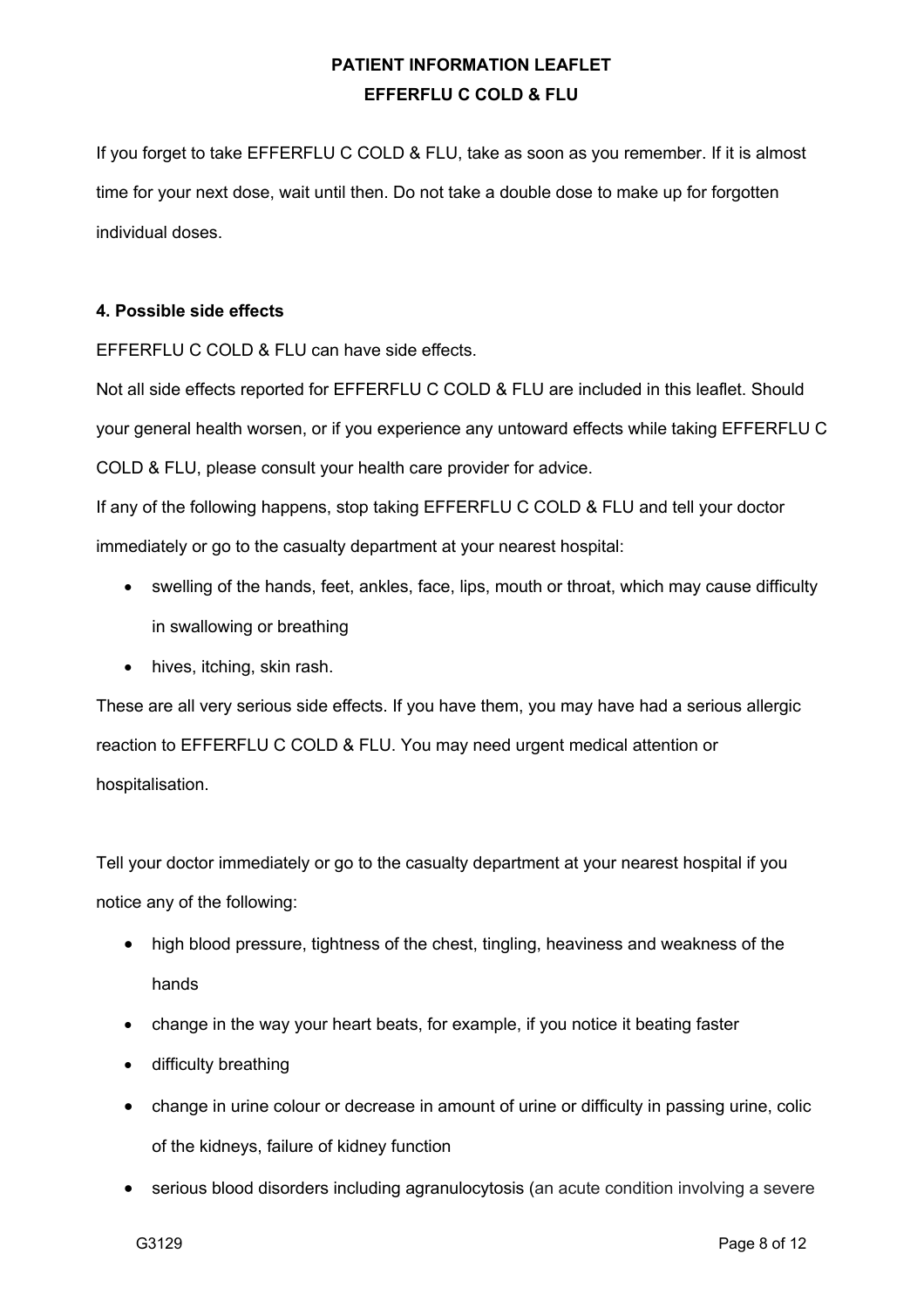and dangerous lowered white blood cell count with symptoms such as recurrent infections including fever or sore throats, ulcers or white spots on lips or in mouth)

- convulsions or seizures, hallucinations, loss of full control of bodily movements, confusion
- yellowing of the skin or whites of the eyes, or urine getting darker and stools paler, fatigue, weakness, malaise, loss of appetite, nausea or vomiting caused by liver problems (signs of hepatitis, jaundice, liver problems or liver failure)
- inflammation of the pancreas, which causes severe or sharp pain in lower back and/or side of abdomen (pancreatitis).

These are all serious side effects. You may need urgent medical attention.

Tell your doctor if you notice any of the following:

Frequent side effects:

- drowsiness
- flatulence or wind, diarrhoea, nausea, vomiting, dryness of mouth nose or throat and loss of appetite, constipation.

Less frequent side effects:

- various blood disorders which can only be detected by means of testing of the blood, such as neutropenia (low white blood cell count), reduction in platelets (which are important for blood clotting), bleeding into the tissues, bruising, and slow blood clotting after injury (thrombocytopenia), anaemia (low red blood cell count), pancytopenia (bone marrow disorder)
- dizziness, increased sweating, tremor, nervousness, sleeplessness or headache, physical or mental weariness; lack of energy, feeling or state of intense excitement and happiness
- blurred vision or double vision
- ringing or buzzing in the ears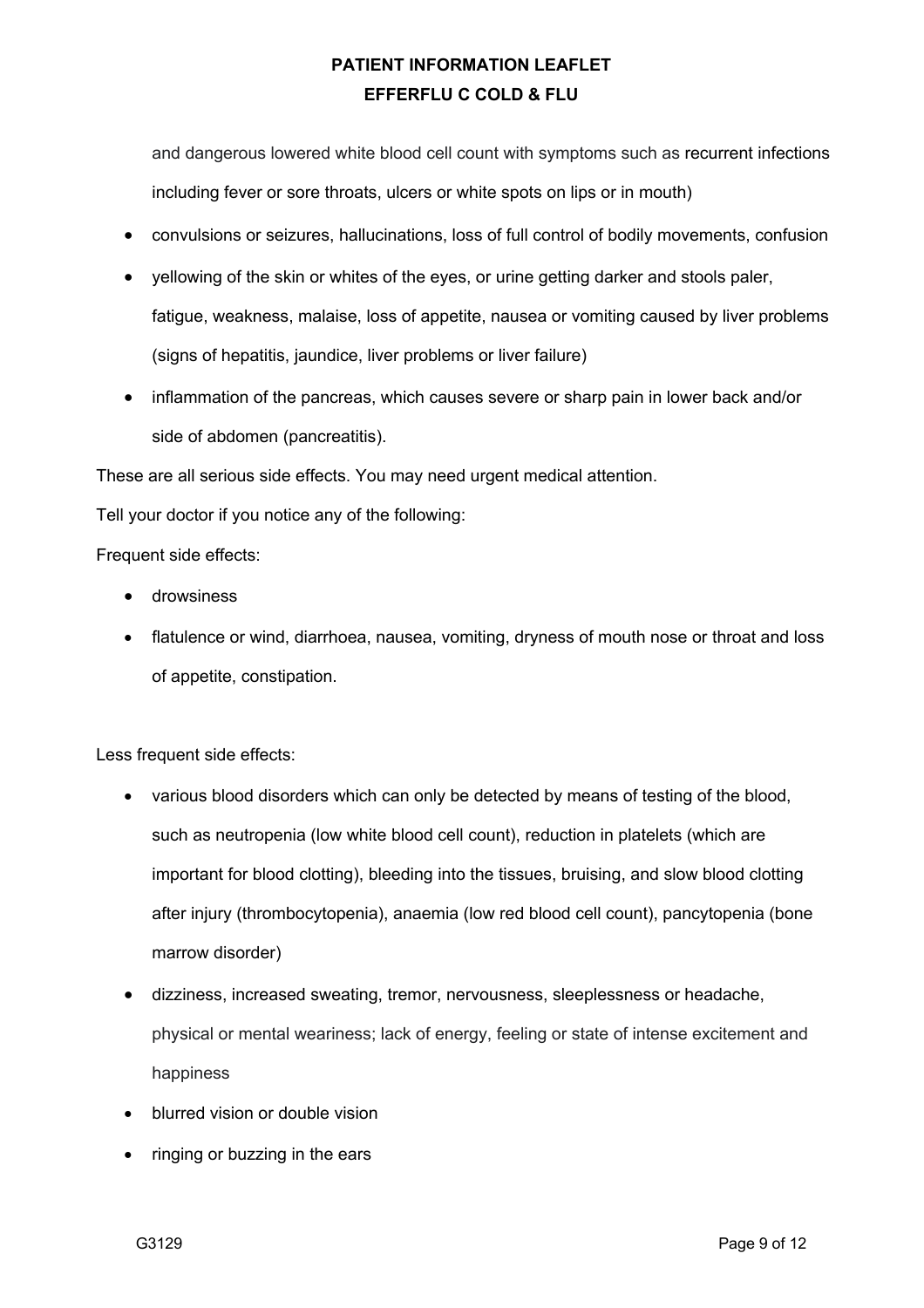- thickening of mucous
- reduced bile and liver function
- redness and peeling of the skin, skin rash
- clumsiness, fatigue and swelling of legs, feet or hands.

The following side effects have been reported but the frequency for them to occur is not known:

- itchy, dry skin or a rash on swollen, reddened skin (dermatitis)
- depression
- tingling sensation (pins and needles)
- dryness of the respiratory passages
- pain in the upper abdomen, acid reflux
- sensitivity to sunlight, hair loss, sweating, fever with or without chills
- muscle cramps, muscle spasm, muscle pain
- increase in urination frequency
- red blood cell blood disorder (haemolysis).

If you notice any side effects not mentioned in this leaflet, please inform your doctor or pharmacist.

### **Reporting of side effects**

If you get side effects, talk to your doctor, pharmacist or nurse. You can also report side effects to SAHPRA via the "**6.04 Adverse Drug Reporting Form**", found online under SAHPRA's publications: https://www.sahpra.org.za/Publications/Index/8. By reporting side effects, you can help provide more information on the safety of EFFERFLU C COLD & FLU.

## **5. How to store EFFERFLU C COLD & FLU**

Store all medicines out of reach of children.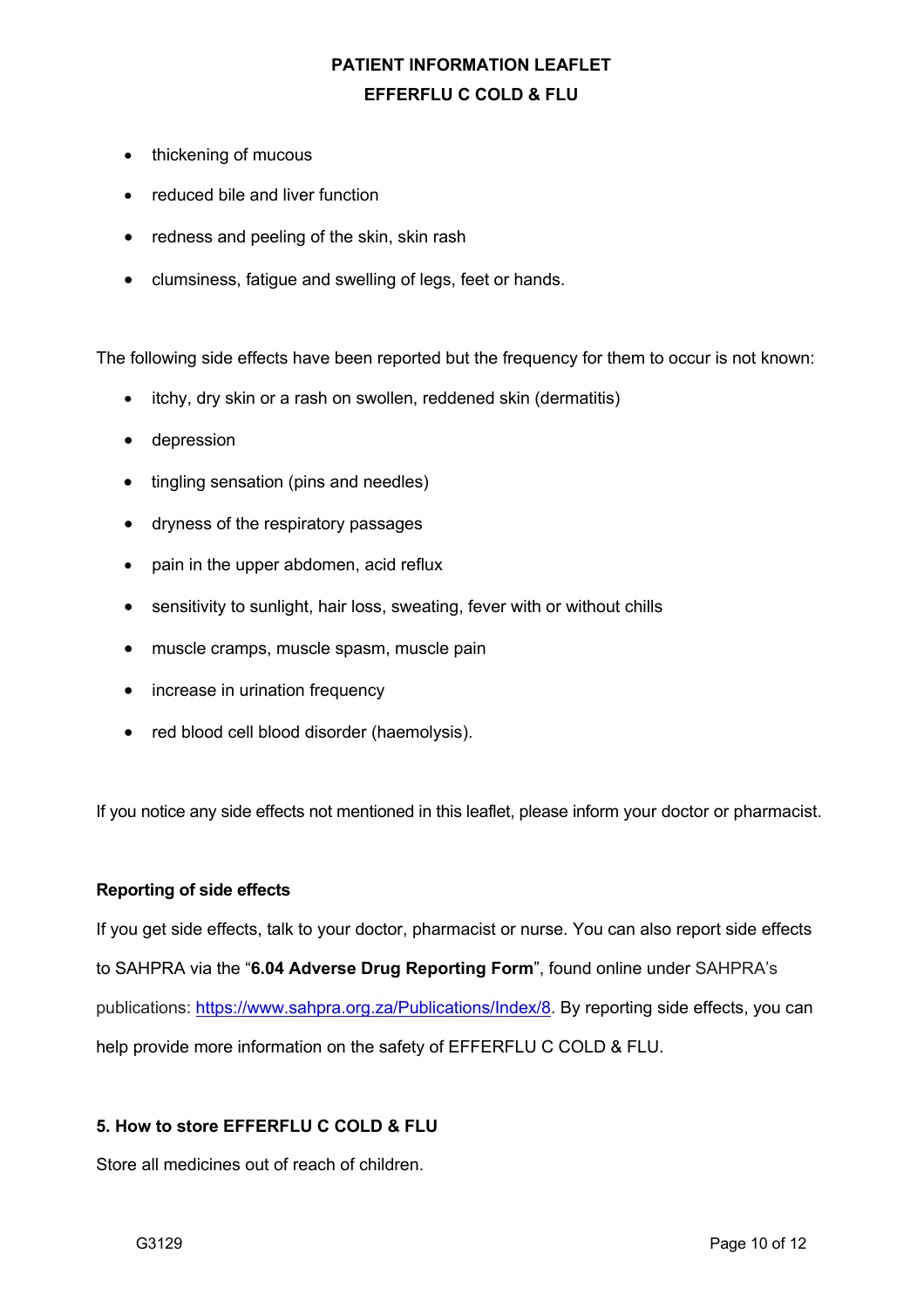Store at or below 25 °C in a dry place. Keep the tube tightly closed.

Do not use after the expiry date stated on the carton. Return all unused medicine to your pharmacist.

Do not dispose of unused medicine in drains or sewerage systems (e.g. toilets).

## **6. Contents of the pack and other information**

### **What EFFERFLU C COLD & FLU contains**

The active ingredients in each effervescent tablet are paracetamol 500 mg, sodium ascorbate equivalent to vitamin C 250 mg and chlorphenamine maleate 2 mg.

## **The other ingredients are:**

Anhydrous citric acid, aspartame, lemon flavour, orange flavour, povidone, simethicone, sodium carbonate anhydrous, sodium hydrogen carbonate and sorbitol.

## **What EFFERFLU C COLD & FLU looks like and contents of the pack**

EFFERFLU C COLD & FLU is a white or almost white, round, flat tablet. It produces a slightly opalescent, colourless solution with a citrus flavour once dissolved in a glass of water.

EFFERFLU C COLD & FLU is available in white polypropylene tubes closed with a low-density polyethylene cap. Each tube contains 10, 12 or 20 tablets.

## **Holder of Certificate of Registration**

Pharma Dynamics (Pty) Ltd 1<sup>st</sup> Floor, Grapevine House, Steenberg Office Park Silverwood Close Westlake, Cape Town 7945, South Africa